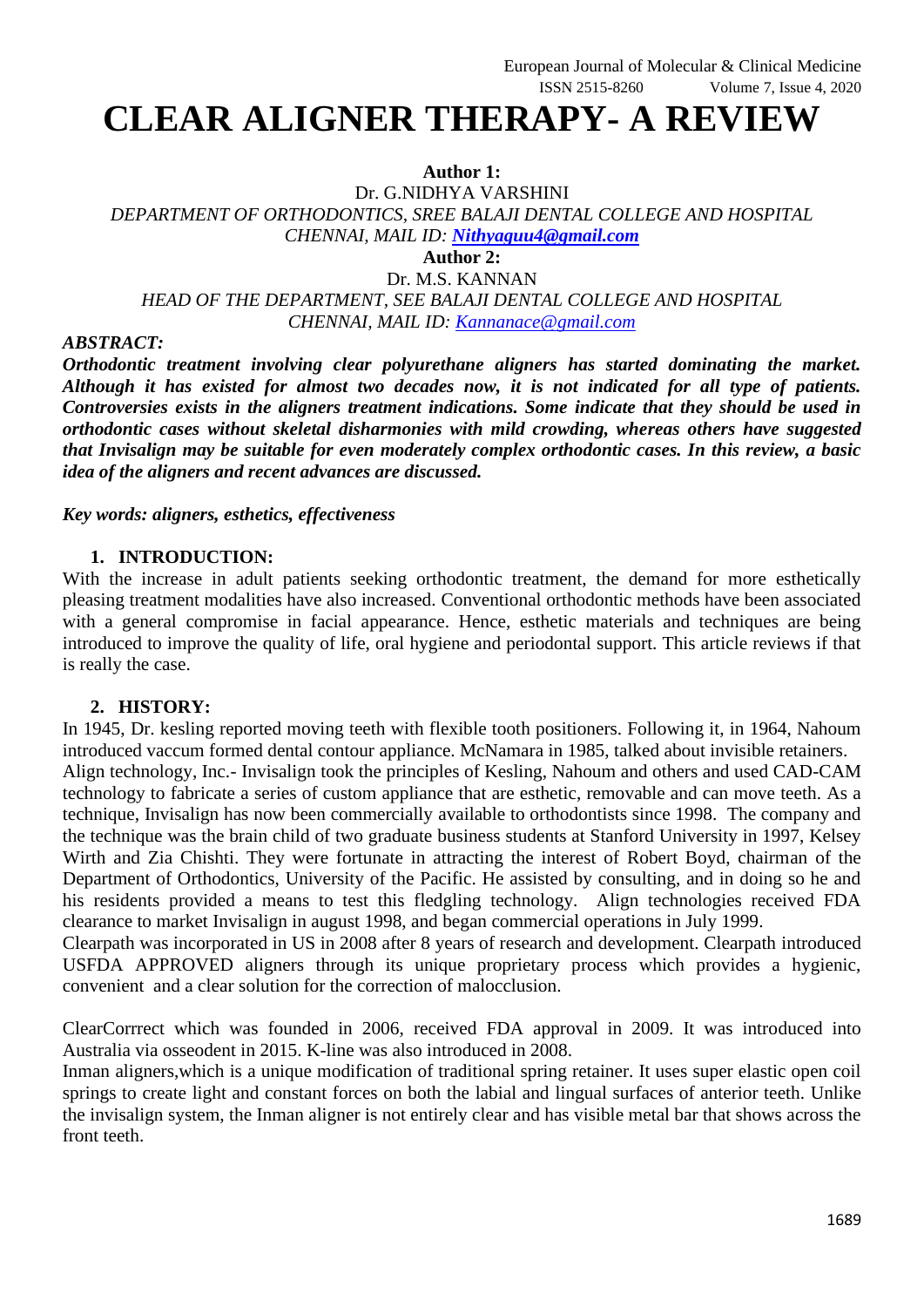NIVOL with close collaboration of University of Pisa in Italy introduced Airnivol aligners. It commits inorganising certification courses since 2010.

NovoAlign wasconceptualised in US in 2016, after two years of R and D by a team of orthodontist, engineers, dental technicians and IT professionals. It was awarded ISO 9001,ISO 13485 and CE accreditions. These aligners are made up of USFDA approved medical grade flexible plastic material and are designed to fit each individuals mouth.

3M oral careby St paul and Minn announced entrance of 3M Clarity aligners in clear aligner sector.Dr. Neil warshawski, applied the analysis and treatment planning tools in 3M oral care portal to treat relapse of anterior teeth using these aligners.

## **3. THE PRODUCTION PROCESS- An overview:**

Diagnostic records with computer aided tomography (CAT) or a polyvinyl siloxane impression and photographs are taken. Along with the doctor's instruction, it is submitted to the company. The Intra oral scan / impression create an accurate 3D digital model of ach dental arc. The teeth are then digitally sectioned, the dental arches are related to each other and the movements are staged. The preliminary plan is sent to the doctor for his approval and then the digital model is transferred to a cast and clear plastic aligner is formed over each cast. And finally the set of aligners is sent to the doctor.

#### **Selection criteria:**

- 1. Fully erupted permanent teeth
- 2. Growth has minimal or no effect on treatment (i.e., late adoescents and adults). Mild spacing (1-3 mm), moderate spacing (4-6 mm),
- 3. Mild crowding (1-3 mm), moderate crowding (4-6 mm)
- 4. Narrow arches that are dental in origin(4-6 mm)
- 5. Treated cases with relapse Orthodontic movements which can be produced effectively .
- 6. Tooth movement following Interproximal reduction, ,
- 7. Flaring,
- 8. Distalization,
- 9. Space closure following the extraction of a lower incisor

Invisalign was designed to be used in patients with Class I malocclusion and mild crowding /spacing. Literature available from the manufacturer claims that Invisalign can be used in most patients and "has been proven to be effective". However, based on the current literature available this critical appraisal suggests that Invisalign can be used only under specific conditions and is less effective compared to traditional orthodontic treatment. 4

#### **Factors consideration:**

- 1. Patient cooperation is a critical factor in achieving success with Invisalign treatment. The aligners should be worn at least 20 hours per day, seven days a week.
- 2. Successful clear aligner treatment requires considerable clinical experience with other orthodontic methods, proper implementation of diagnosis and treatment planning, and a thorough knowledge of biomechanics .
- 3. In any case, if the teeth tip more than 5° from the vertical axis during space closure, fixed appliances will probably be needed to upright them.
- 4. If tipping exceeds 10°, the clinician should either incorporate a fixed appliance segment to upright the tipped teeth or convert to full fixed appliances to finish treatment.
- 5. Recently, Nelson, described several advantages of the aligner software that were summarized from a meeting. "The set-up can be used for diagnosis and treatment planning –- evaluate the need for IPR, expansion, extraction, distalization, or proclination" as well as:
- a. Verifying that the technician has performed modifications,
- b. A consultation device to show treatment limits to patient,
- c. Verifying that the aligner is tracking,
- d. Evaluating anchorage with the superimposition or surgical simulation tools and staging, and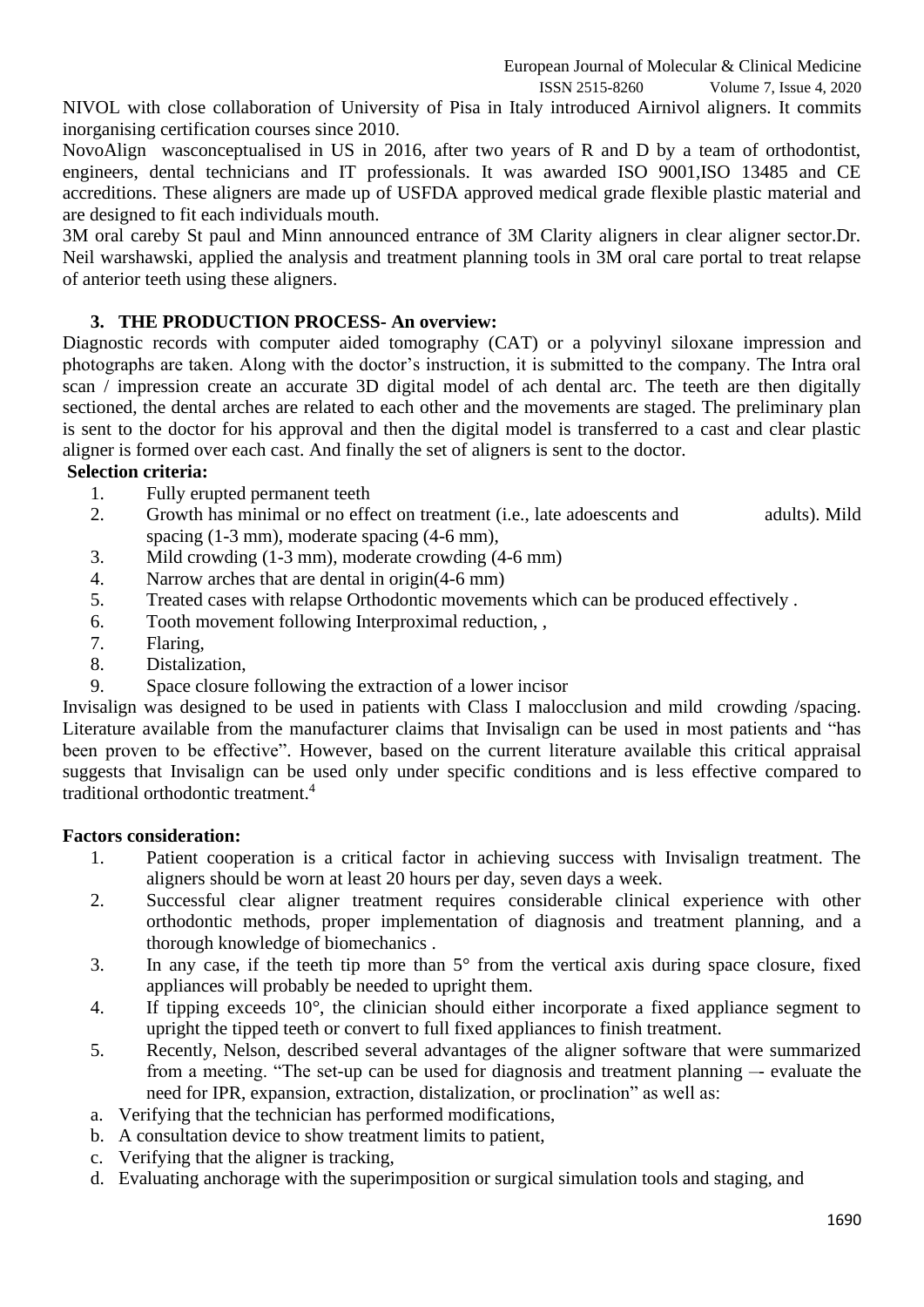e. Addressing the patient's chief concern (of anterior tooth alignment) at the beginning of the series, and applying simultaneous movements to reduce the overall number of aligners."

# **Advantages:**

- 1. Unlike traditional braces, the trays can be removed for brushing, flossing, and eating.
- 2. The trays are clear, esthetic, comfortable no metal brackets or wires to cause mouth irritation.
- 3. Better oral hygiene than fixed. Teeth can be bleached with the appliance at the beginning and during treatment
- 4. Shorter appointments.
- 5. Decreased doctor & auxiliary time.
- 6. Decreased allergic response.
- 7. Retention facilitated.
- 8. Decreased occlusal abrasion from parafunctional habits during treatment.
- 9. Disarticulation of the teeth may be advantageous for patients with TMJ problems. Technically much easier than lingual appliances.
- 10. Ability to present case to patient with final result prior to treatment.

## **Limitation**:

- 1. Primary among them is compliance. Because the aligners are removable, the orthodontist must rely on the patient's motivation and dependability to achieve the desired results.
- 2. All permanent teeth should be fully erupted for treatment using this appliance.
- 3. There is currently no capability to incorporate basal orthopedic change with this appliance system.
- 4. Due to the fact that the surface anatomy of the teeth cannot undergo change during treatment as it will affect the fit of aligners, major restorative work should be performed for the commencement of treatment.
- 5. Lack of operator control.
- 6. Inability to integrate hard and soft tissues of the head into the computer treatment. Thus, the clinician has no direct indication of where teeth are in relation to basal bone or in relation to the lips or other soft tissues of the head.

# **4. MANDIBULAR ADAVANCEMENT:**

On march 6, 2017 Align technology announced invisalign teen with mandibular advancement, the first clear aligner solution for class II correction in growing teen. It has an advantage of no compliance concerns associated with using elastic bands by providing elastic free correction.precision wings integrated into thealign held the mandible in a forward position whilst simultaneously correcting dental malocclusion and crowding.

# **5. COMPARISON WITH FIXED APPLIANCE:**

According to a systematic review by Papadimitriou,<sup>5</sup> Invisalign might treat faster mild non-extraction cases, but it requires more time than fixed appliance treatment for more complex cases. A small inadequacy in levelling and derotation was reported in canines and premolars. Crown tipping can be easily performed. Teeth inclinations and occlusal contacts seem to be among the limitations of Invisalign®, when accuracy of planned movements achieved with aligners is concerned. Use of additional-novel attachments might be more effective for various types of movement, such as bodily expansion of the maxillary posterior teeth, canine and premolar rotational movements, extrusion of maxillary incisors, and in overbite control.

Lopaz<sup>6</sup> In 2019, recommended IPR especially in canines for accomplishing difficult vetical movements and derotation. The results from the study were,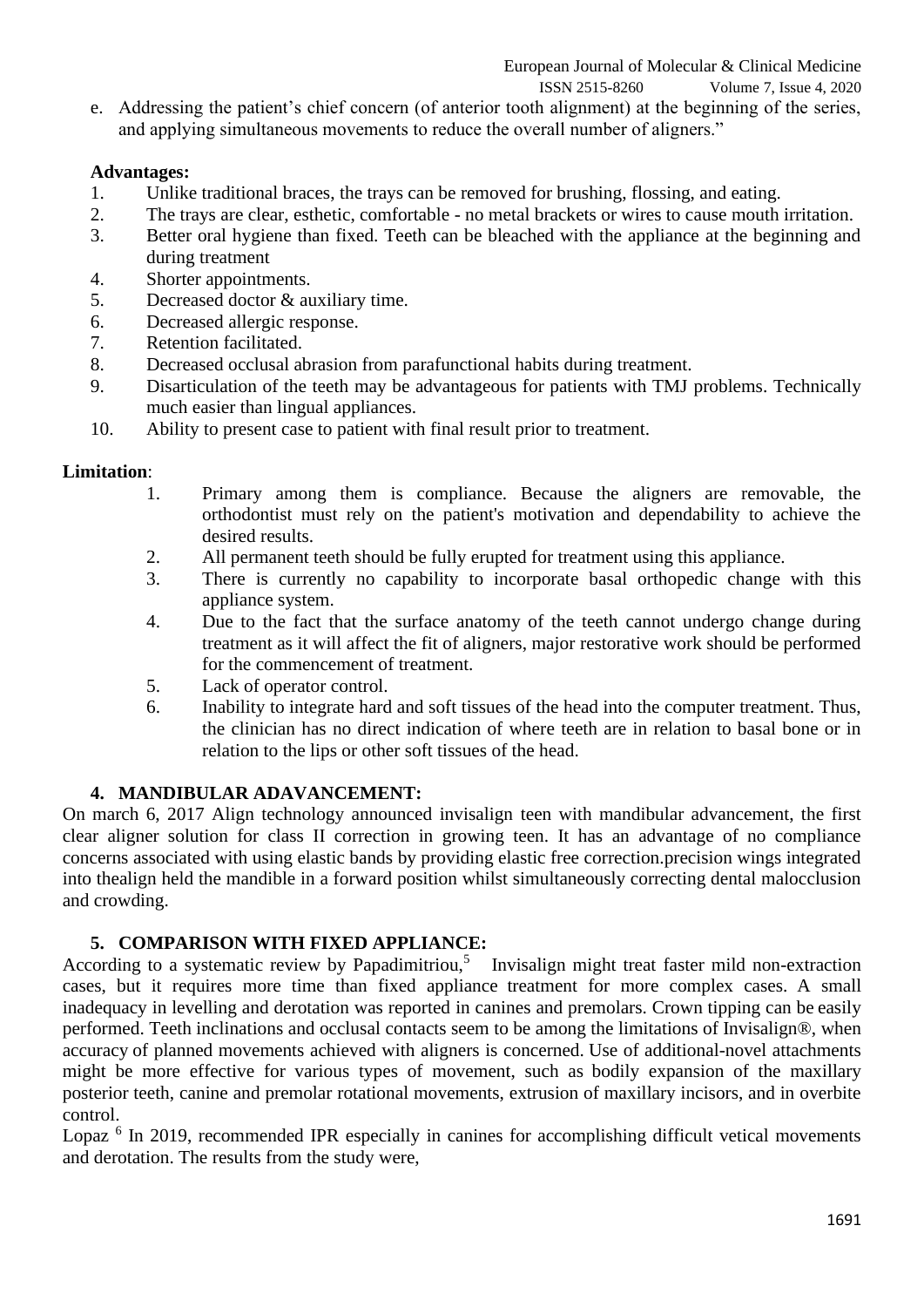ISSN 2515-8260 Volume 7, Issue 4, 2020

- a. It is not necessary to incorporate an attachment when molar distalization is required in Invisalign® treatment.
- b. The expression of the programmed movement is not fully accomplished with Invisalign®.
- c. There is better root control with fixed appliances
- d. Invisalign® and fixed appliances are able to alter intercanine, interpremolar, and intermolar width in the presence of crowding

Moderate level of evidence<sup>7</sup> was reported stating that most of the tooth movements may not be predictable enough with clear aligner therapy except for minor horizontal teeth movement and very low evidence that minor extrusion of anterior teeth has been increased as compared to previous SRs conclusions.

## **6. ROOT RESORPTION:**

There is low quality evidence suggesting that, $8$  Clear aligner therapy might not prevent ERR during orthodontic treatment, but both incidence and severity of ERR could be lower compared with results reported by studies in fixed appliance. Intermittent force system and less jiggling movement, which require well-designed treatment plan by orthodontists and good cooperation by patients, might help to achieve it. This result was in correspondence with another study<sup>9</sup> by Al-Zainal MH

Another study<sup>10</sup>, concluded:

- a) Neither PEA nor CAT technique lead to clinically significant root resorption (up to 1 mm) of the permanent maxillary incisors.
- b) The amount of EARR of permanent maxillary incisors is non-significant on comparing two treatment modalities (PEA and CAT), except for 12 where the PEA group has significantly more EARR as compared to CAT.
- c) CBCT shows a decreased magnitude of EARR than 2D radiographs, and that is why 2D radiographs may overestimate the amount of EARR with orthodontic treatment.

High-quality RCTs and considerations of more confounding factors are needed to conclude a more persuasive result.

## **7. PAIN LEVELS WITH ALIGNERS:<sup>11</sup>**

Orthodontic patients treated with Invisalign appear to report lower levels of pain than those treated with fixed appliances during the first few days of treatment. However, the type of malocclusions was not comprehensively described which may lead to controversial results. Thereafter (up to 3 months), differences were not noted. Malocclusion complexity level among included studies was mild. Based on the level of certainty, the results should be evaluated with caution, and it is suggested that studies with better methodological qualities be performed.

#### **SAFETY CONSIDERATIONS:**

Overall, no estrogenic or cytotoxic effect of the thermoplastic appliances could be confirmed based on limited preliminary evidence from in-vitro studies<sup>12</sup>, while their effect on monomer or BPA release across both in-vitro and clinical evidence remains ambiguous. More high quality studies are required before a decision can be made.

## **8. CLEAR ALIGNERS ON ORAL HEALTH RELATED QUALITY OF LIFE:**

The effect of CAT on OHRQoL compared to Fixed appliance is still inconclusive. In terms of individual dimensions, weak evidence<sup>13</sup> supported that CAT might produce less negative impact on eating disturbance. The shortage of high-quality clinical studies and the paucity of studies applying validated OHRQoL instruments limited the evidence of the review. Future high-quality prospective trials are needed to validate the results and to investigate the effect of CAT on OHRQoL using appropriate measuring tool.

#### **9. REFERANCES**

- [1] Kesling HD. The philosophy of tooth positioning appliance.Am J Orthod.1945;31:297–304.
- [2] Nahoum H. The vacuum-formed dental contour appliance.N Y State Dent J. 1964;30:385–390.